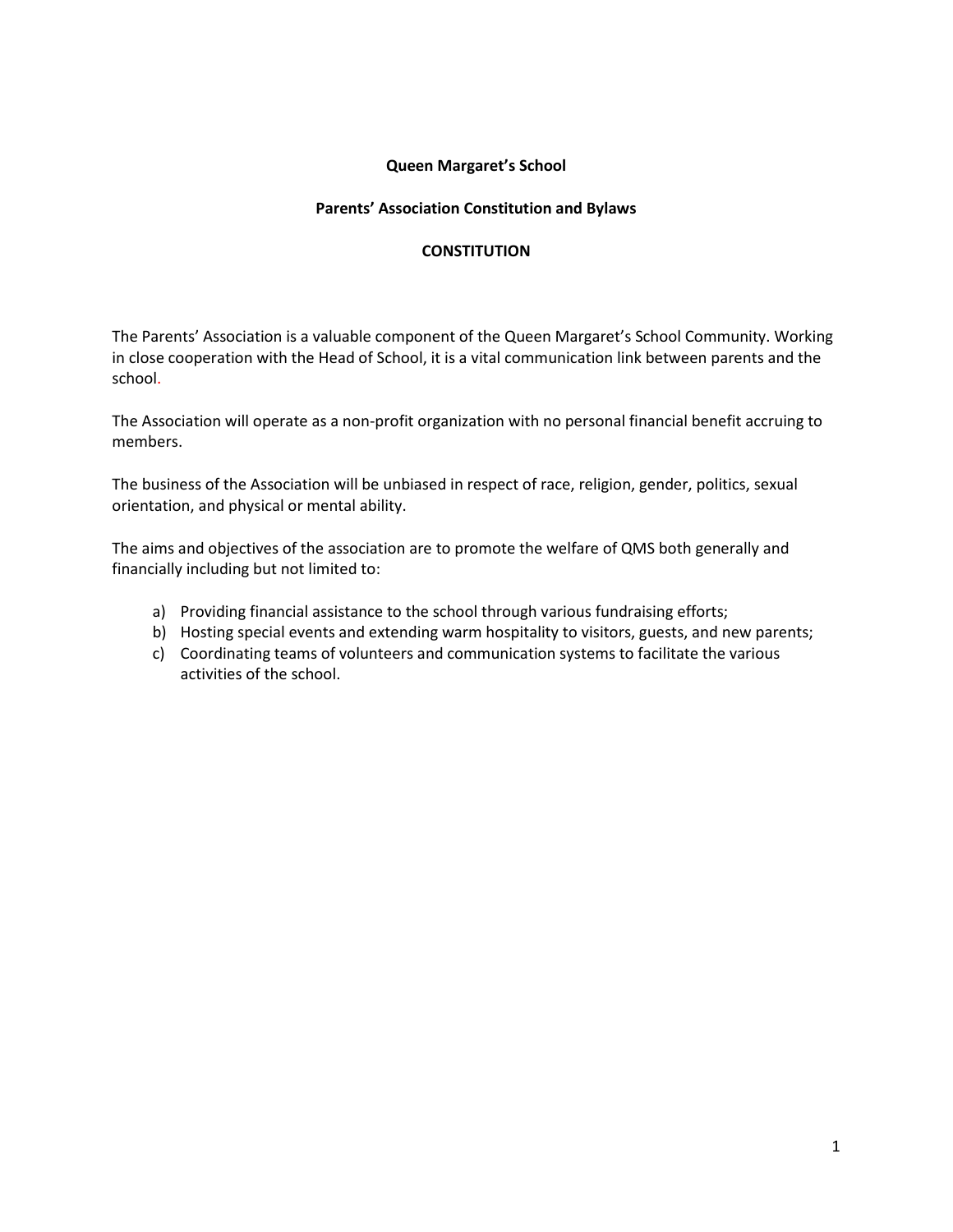### **BYLAWS**

## *Part 1 — Interpretation*

### **Definitions**

- 1.1 In these Bylaws, unless the context otherwise provides:
	- a) **"Executive"** means the Executive of the Association;
	- b) "**Bylaws**" means these Bylaws as altered from time to time;
	- c) **"General Meeting**" means and includes an Annual General Meeting (AGM) or a Special General Meeting (SGM) of the Association;
	- d) **"Head"** means Head of the School appointed by the Board of Governors of Queen Margaret's School;
	- e) **"Ordinary Resolution**" means a resolution passed in a General Meeting by the votingmembers of the Association by a simple majority of the votes cast in person;
	- f) **"Parent"** means parent, foster parent or guardian of a Student or other person in loco parentis while the Student is in attendance;
	- g) **"School"** means Queen Margaret's School, Duncan, British Columbia;
	- h) **"Special Resolution**" means a resolution passed at a General Meeting by at least 2/3 of the votes cast by the voting members present;
	- i) "**Student"** means pupil in attendance at Queen Margaret's School.

## **Plural, Singular and Gender Terms**

1.2 In these Bylaws, a term defined in the plural form includes the singular and vice versa, and words imparting a female person include a male person and vice versa, and a corporation.

## *Part 2 — Membership*

## **Membership**

- 2.1 Persons eligible to become members are:
	- a) All parents of students registered in the School are members of the Association upon payment of school fees
	- b) Members of the School community who are not parents of students registered at the School, whom the Association may, by resolution, see fit to honour and for such a term as may be stipulated.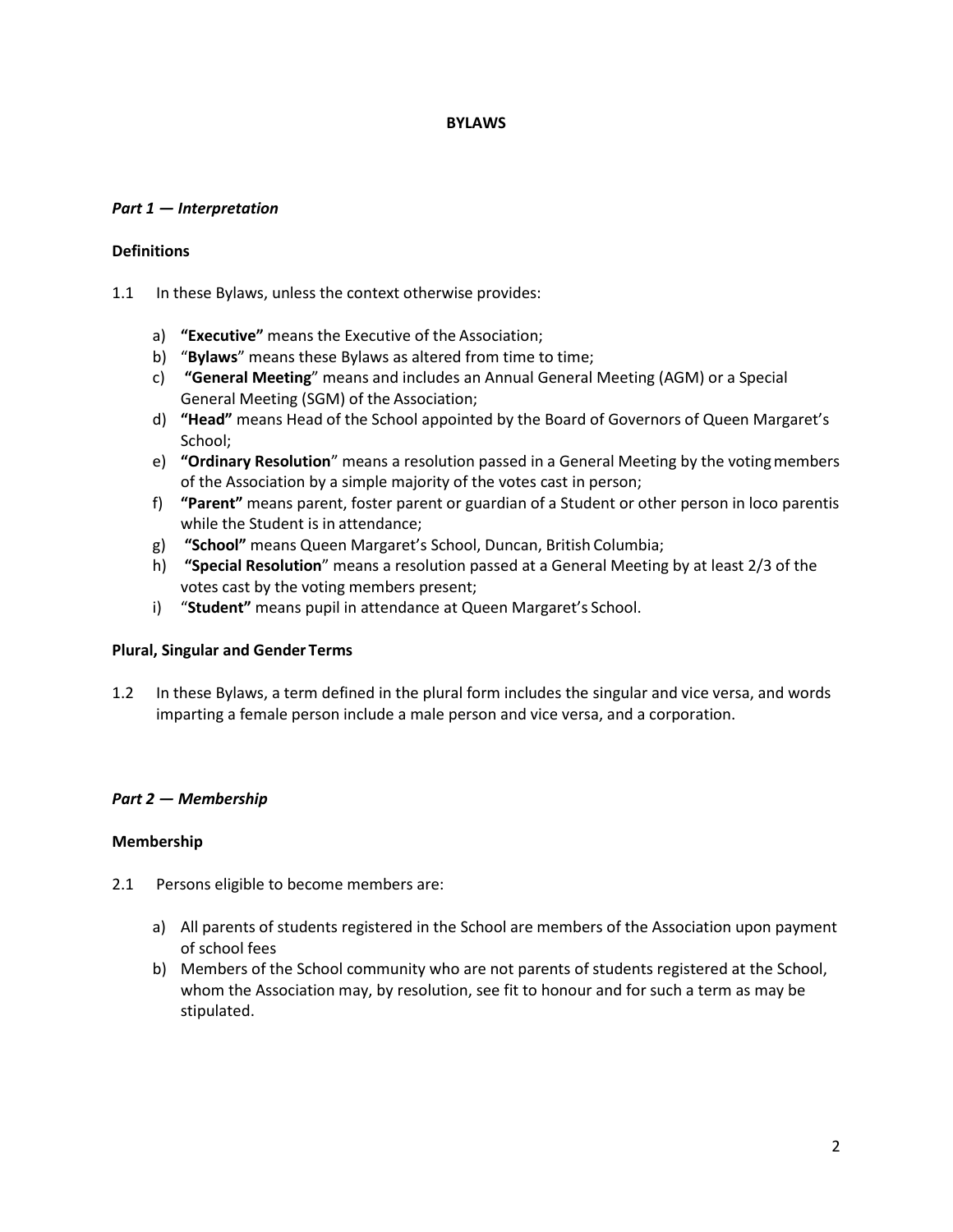- 2.2 Non-Voting members of the Association include:
	- a) Parents and guardians of students registered in the School, who are also employees of the **School**
	- b) The Head of the School or designate
	- c) Honorary Members of the Association
	- d) At no time will the Association have more non-voting than voting members.

## **Duties of members**

- 2.3 Every member should, at all times, uphold the Constitution and comply with these Bylaws.
- 2.4 At general meetings, members shall not discuss individual school personnel, students, parents, or other members of the school community.
- 2.5 The Association shall refrain from partisan political action or other activities that do not serve the interests of the School.

### **Rights of Members**

- 2.6 A member (whether an ordinary member or an honorary member) shall
	- a) have the right to attend, speak and vote, if eligible, at any General Meeting of the Association;
	- b) be eligible for election to the Executive, unless in the employ of the School;
	- c) have the right to make proposals for consideration at any General Meeting upon providing to the Chair of the Executive a written request two weeks prior to the scheduled meeting date.

## *Part 3 — General Meetings of Members*

## **Time and Place of General Meeting**

- 3.1 A General Meeting must be held at the time and place the Executive determines, but notice must be given not less than seven days prior to the date of the meeting.
- 3.2 General meetings will be held once a month during the school year, September June. One of those meetings will be the Annual General Meeting.
- 3.3 Participation at General Meetings will be through personal attendance. There will be no provisions for participation via phone, Skype or other digital means.

#### **Method of Giving Notice**

- 3.4 Notice of a General Meeting or of a Special Meeting must be given to every member of the Association by providing details of the date, time and location of the General Meeting or Special Meeting through the School communication channels not less than seven days prior to the date of the meeting.
- 3.5 The accidental omission to send notice of a General Meeting or Special Meeting to a member, or the non-receipt of notice by a member, does not invalidate any proceedings at the meeting.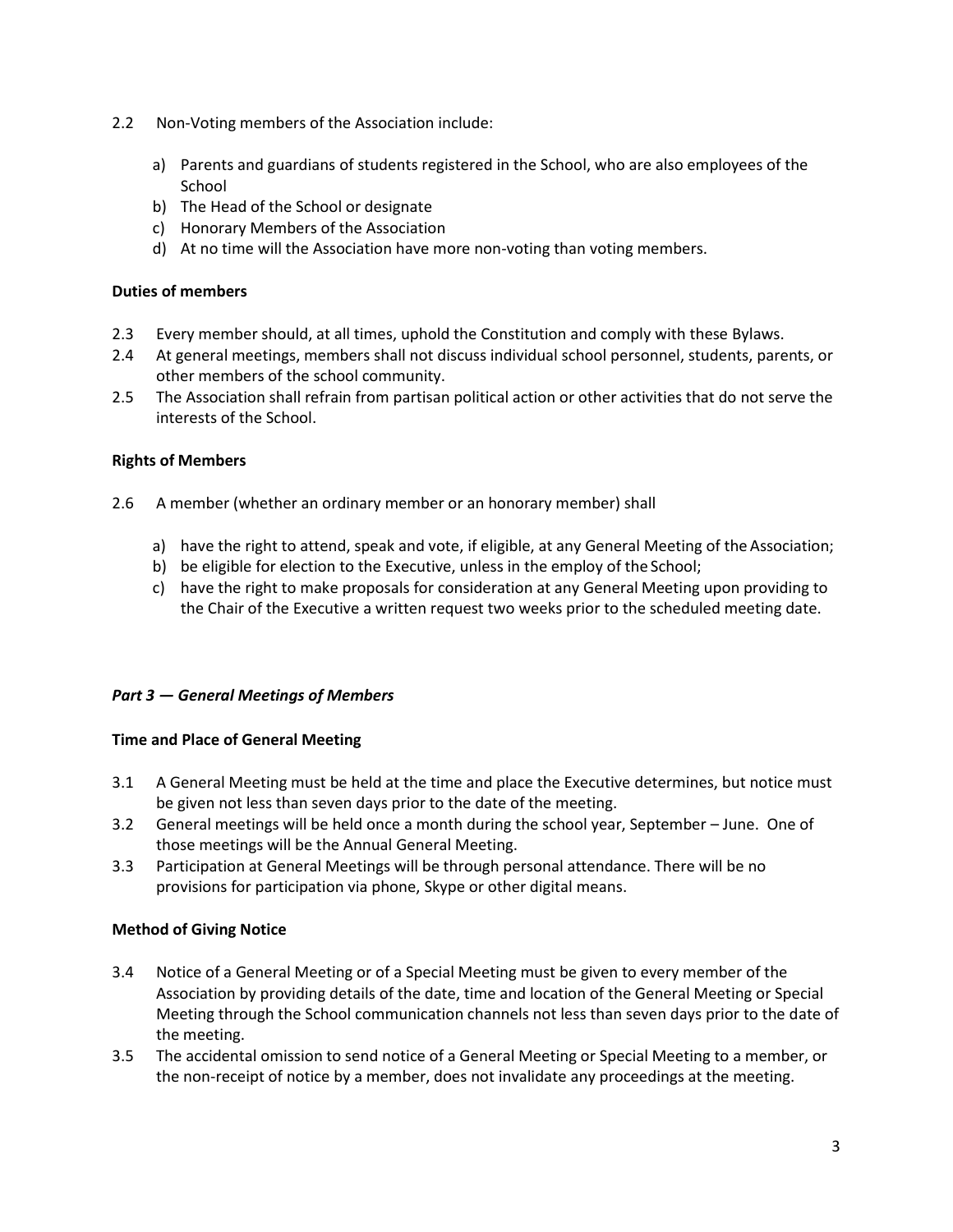## **Ordinary Business at General Meeting**

- 3.6 At a General Meeting, the following business is ordinary business:
	- a) Adoption of rules of order;
	- b) Consideration of any financial statements of the Association presented at themeeting;
	- c) Consideration of the reports, if any, of the Executive or Committee Representatives;
	- d) Election or acclamation of Executive positions;
	- e) Business arising out of a report of the Executive not requiring the passing of a Special Resolution.

## **Notice of Special Business**

3.7 A notice of a General Meeting must state the nature of any business, other than ordinary business, to be transacted at the meeting in sufficient detail to permit a member receiving the notice to form a reasoned judgement concerning that business.

# **Chair of General Meeting**

- 3.8 The following individual is entitled to preside as the Chair of a General Meeting:
	- a) Chair of the Executive
	- b) If the individual appointed as Chair is unable to preside as the Chair:
		- i) The Vice Chair ;
		- ii) One of the other Executive members present at the meeting, if both the Chair and Vice Chair are unable to preside as the Chair.

## **Alternate Chair of General Meeting**

3.9 If there is no individual entitled under these Bylaws who is able to preside as the Chair of a General Meeting within 15 minutes from the time set for holding the meeting, the voting members who are present must elect an individual present at the meeting to preside as the Chair.

## **Requirement of a Quorum**

3.10 Business, other than the election of the Chair of the meeting and the adjournment or termination of the meeting, must not be transacted at a General Meeting unless a quorum of voting members is present.

## **Quorum for General Meetings**

3.11 The quorum for the transaction of business at a General Meeting is 5 voting members.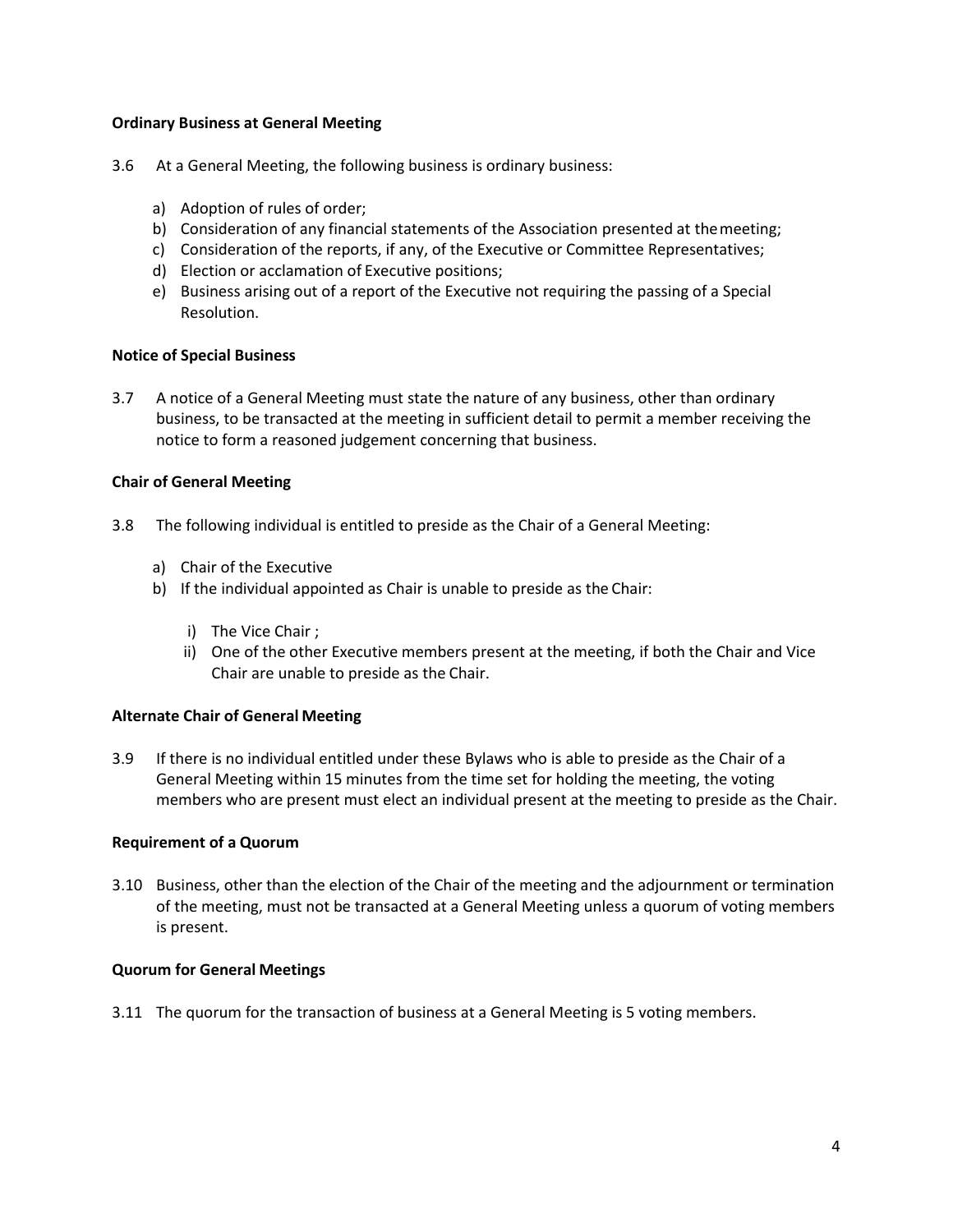#### **Order of Business at a General Meeting**

- 3.12 The order of business at a General Meeting is as follows:
	- a) Elect an individual to chair the meeting, if necessary;
	- b) Determine that there is a quorum;
	- c) Approve the agenda;
	- d) Approve the minutes from the last General Meeting;
	- e) Deal with unfinished business from the last General Meeting;
	- f) If the meeting is an Annual General Meeting:
		- i) Receive the Treasurers' report on the financial statements of the Association for the previous financial year;
		- ii) Receive any other reports of Association's activities and decision since the previous Annual General Meeting;
		- iii) Elect or appoint Executive members;
	- g) Deal with new business, including any matters about which notice has been given to the members in the notice of meeting; and
	- h) Terminate the meeting.

### **Methods of Voting**

3.13 At a general meeting voting must be by a show of hands, an oral vote, or another method that adequately discloses the intention of the voting members, except that if, before or after such a vote, two or more voting members request a secret ballot or a secret ballot is directed by the Chair of the meeting.

#### **Number of Votes**

3.14 An eligible member present at a General Meeting, is entitled to one vote.

## **Voting by Chair**

3.15 The Chair may vote only once. In the case of an equality of votes, the proposed resolution shall not pass.

#### **Announcement of Result**

3.16 The Chair of a General Meeting must announce the outcome of each vote and that outcome must be recorded in the minutes of the meeting.

## **Proxy Voting**

3.17 Proxy voting is not permitted.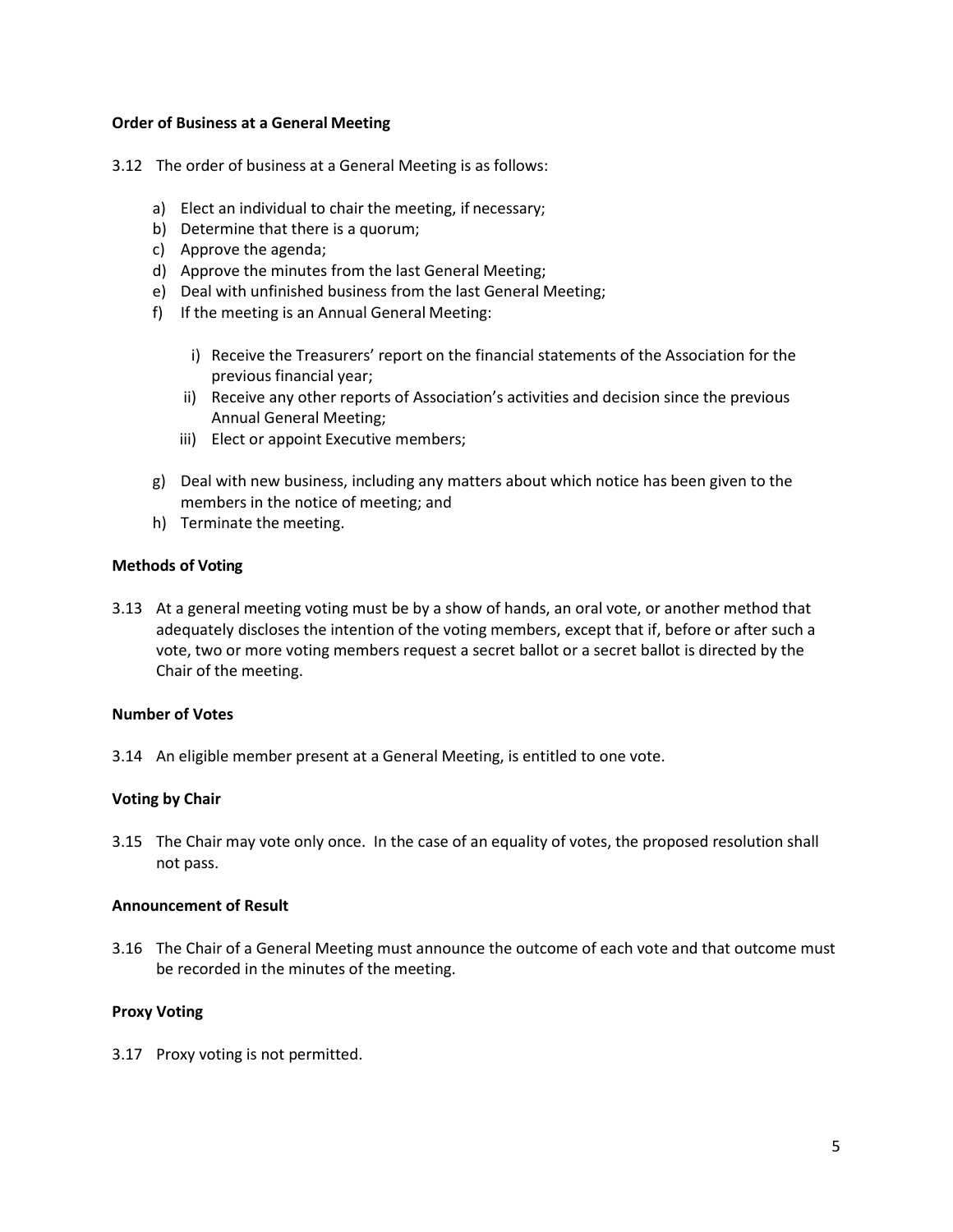## **Matters Decided at General Meeting by Ordinary Resolution**

3.18 A matter to be decided at a General Meeting must be decided by Ordinary Resolution unless the matter is required by these Bylaws to be decided by Special Resolution.

## *Part 4 – The Executive*

## **Role of Executive**

- 4.1 The Executive shall provide for the overall management of the Association's affairs and in consultation with the Head of School or designate, shall
	- a) implement a program of fundraising and social activities for the year
	- b) create and support standing and special purpose committees as necessary to fulfill the aims and objectives of the Association.

## **Executive Defined**

4.2 The Executive will include the Chair, Vice Chair, Secretary, Treasurer, immediate Past Chair, Community Welfare, and such other members of the Association as the membership decides.

## **Eligibility**

4.3 Any voting member of the Association is eligible to serve on the Executive.

# **Election of Executive**

- 4.4 The Executive will be elected at each Annual General Meeting.
- 4.5 The Nominating Committee will draw up a slate of candidates for each Executive Position available.

## **Term of Office**

4.6 No member will serve on the Executive for more that 6 years.

#### **Vacancy**

4.7 If an Executive member resigns or ceases to hold office for any other reason, other than the immediate Past Chair, the remaining Executive members may appoint an eligible member of the Association to fill the vacancy until the next annual general meeting.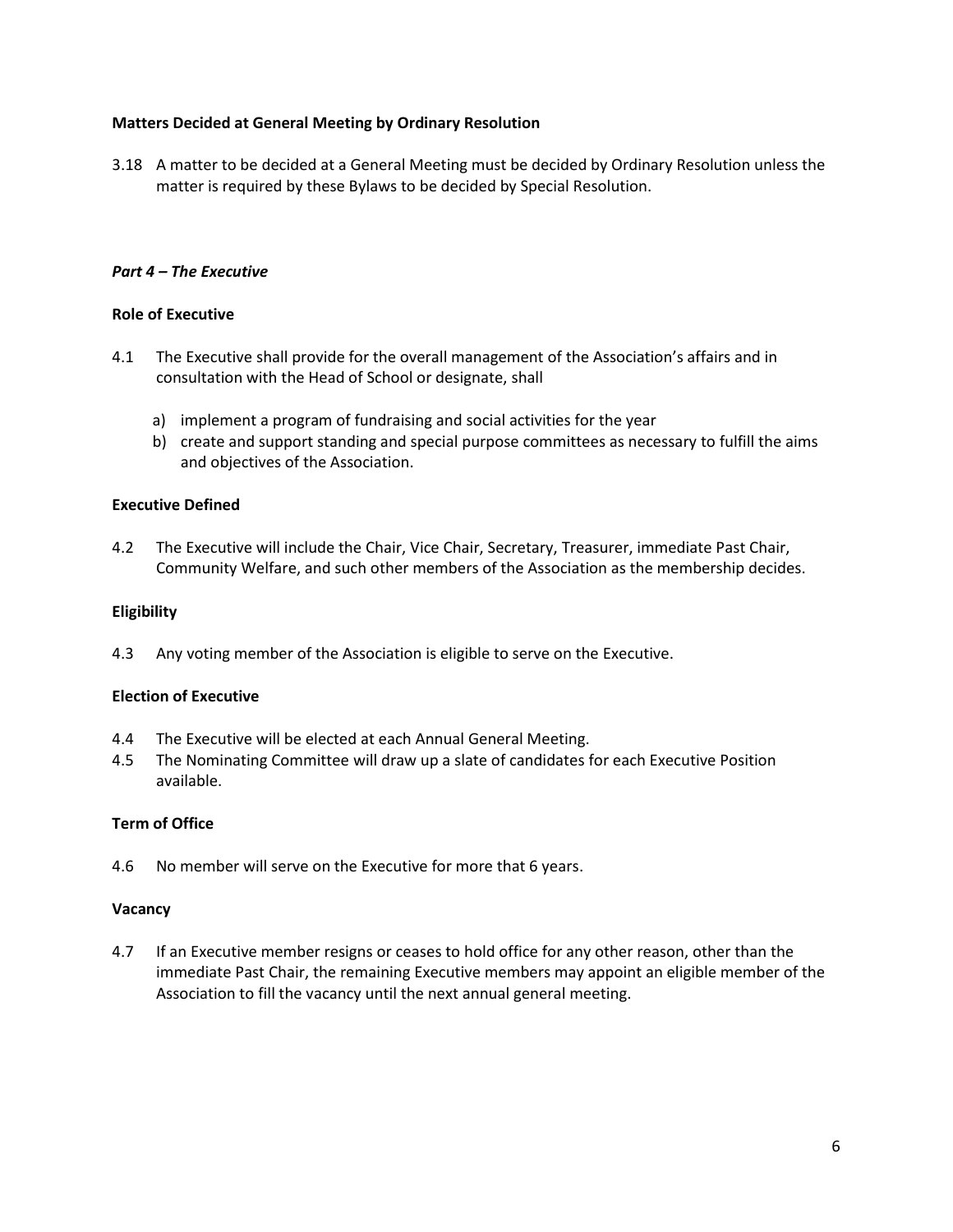## **Removal of Executive**

- 4.8 The members may, by a simple majority, remove an Executive member before the expiration of his or her term of office, and may appoint an eligible member to complete the term.
- 4.9 Written notice specifying the intention to make a motion to remove the Executive member must be given to all members not less than 14 days before the general meeting.
- 4.10 If any member of the Executive misses three (3) consecutive general meetings, the member may, at the call of the Chair, be asked to resign from the Executive.

# **Remuneration of Executive**

4.11 No Executive member may be remunerated for serving on the Executive, but may be reimbursed for expenses reasonably and necessarily incurred while engaged in the Association's affairs.

# *Part 5 – Proceedings of the Executive*

# **Meetings**

5.1 Executive meetings will be held at the call of the Chair.

# **Quorum**

5.2 A quorum for executive meetings will be a majority (50% plus 1) of the members of the executive.

## **Notice**

5.3 Executive members will be given reasonable notice of executive meetings

# **Voting**

- 5.4 All matters requiring a vote at executive meetings will be decided by a simple majority of the votes cast (50% plus 1).
- 5.5 In the case of a tie vote, the chair does not have a second or casting vote and the motion is defeated.

# *Part 6 – Duties of the Executive*

# **Chair**

- 6.1. The Chair will
	- a) speak on behalf of the Association
	- b) preside at membership and Executive meetings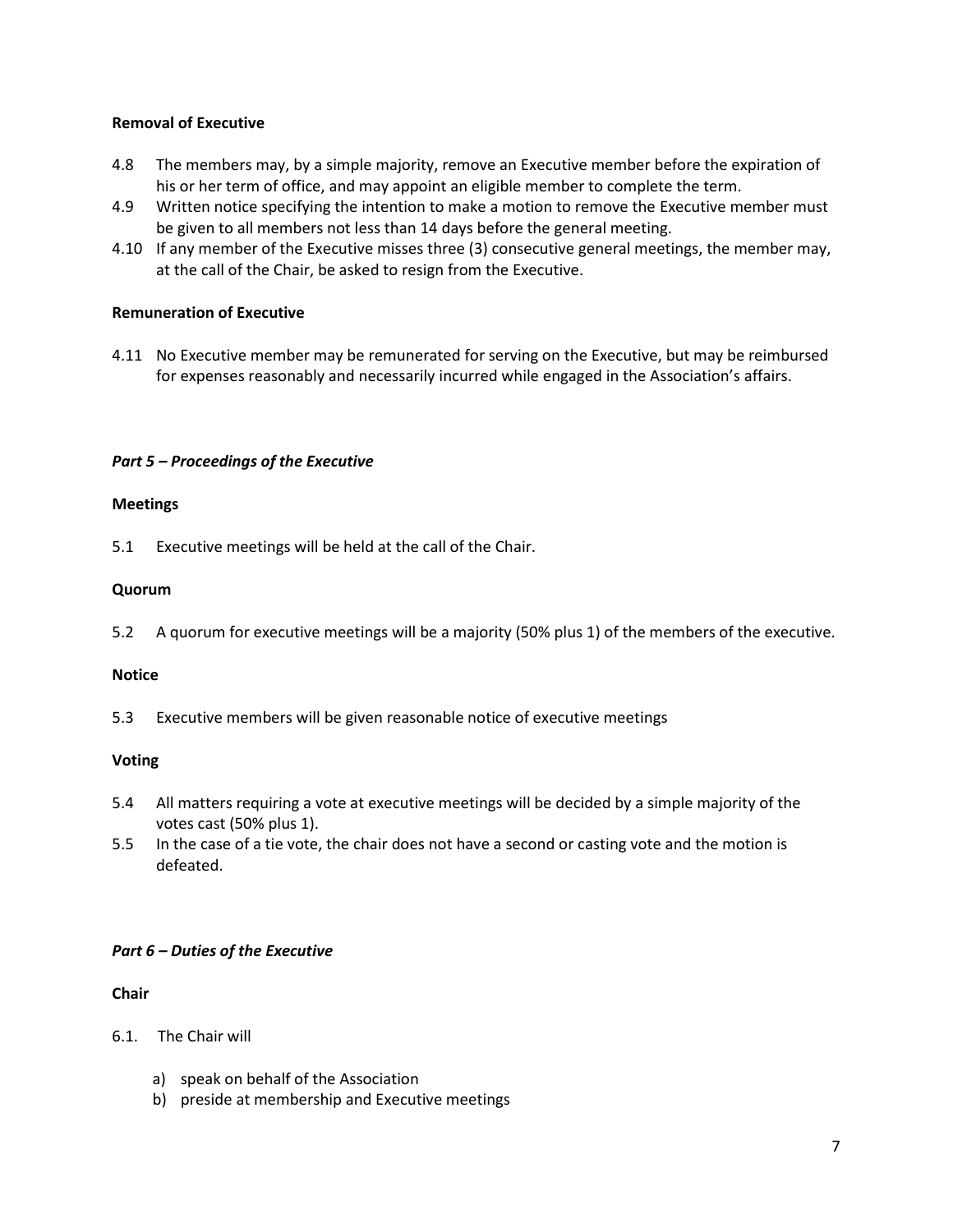- c) ensure that an agenda is prepared
- d) appoint committees where authorized by the membership or Executive
- e) ensure that the Association is represented at school functions
- f) ensure that Association activities are aimed at achieving the purposes set out in the Constitution
- g) be a signing officer.

### **Vice Chair**

- 6.2 The Vice Chair will
	- a) assist and support the Chair in the performance of his or her duties
	- b) assume the duties of the Chair in the Chair's absence or upon request
	- c) accept extra duties as required
	- d) be a signing officer.

#### **Secretary**

- 6.3 The Secretary will
	- a) ensure that members are notified of meetings
	- b) record and file minutes of all meetings
	- c) keep an accurate copy of the Constitution and Bylaws and make copies available to members upon request
	- d) prepare and maintain other documentation as requested by the membership or executive
	- e) issue and receive correspondence on behalf of the Association
	- f) ensure safekeeping of all records of the Association
	- g) may be a signing officer.

#### **Treasurer**

- 6.4 The Treasurer will
	- a) ensure all funds of the Association are properly accounted for
	- b) disburse funds as authorized by the membership or executive
	- c) ensure proper financial records and books of account are maintained
	- d) report on all receipts and disbursements at general and executive meetings
	- e) make financial records and books of account ready for inspection or audit annually
	- f) ensure that another signing officer has access to the financial records and books of account in the Treasurer's absence
	- g) submit a financial statement at the Annual General Meeting
	- h) be one of the signing officers.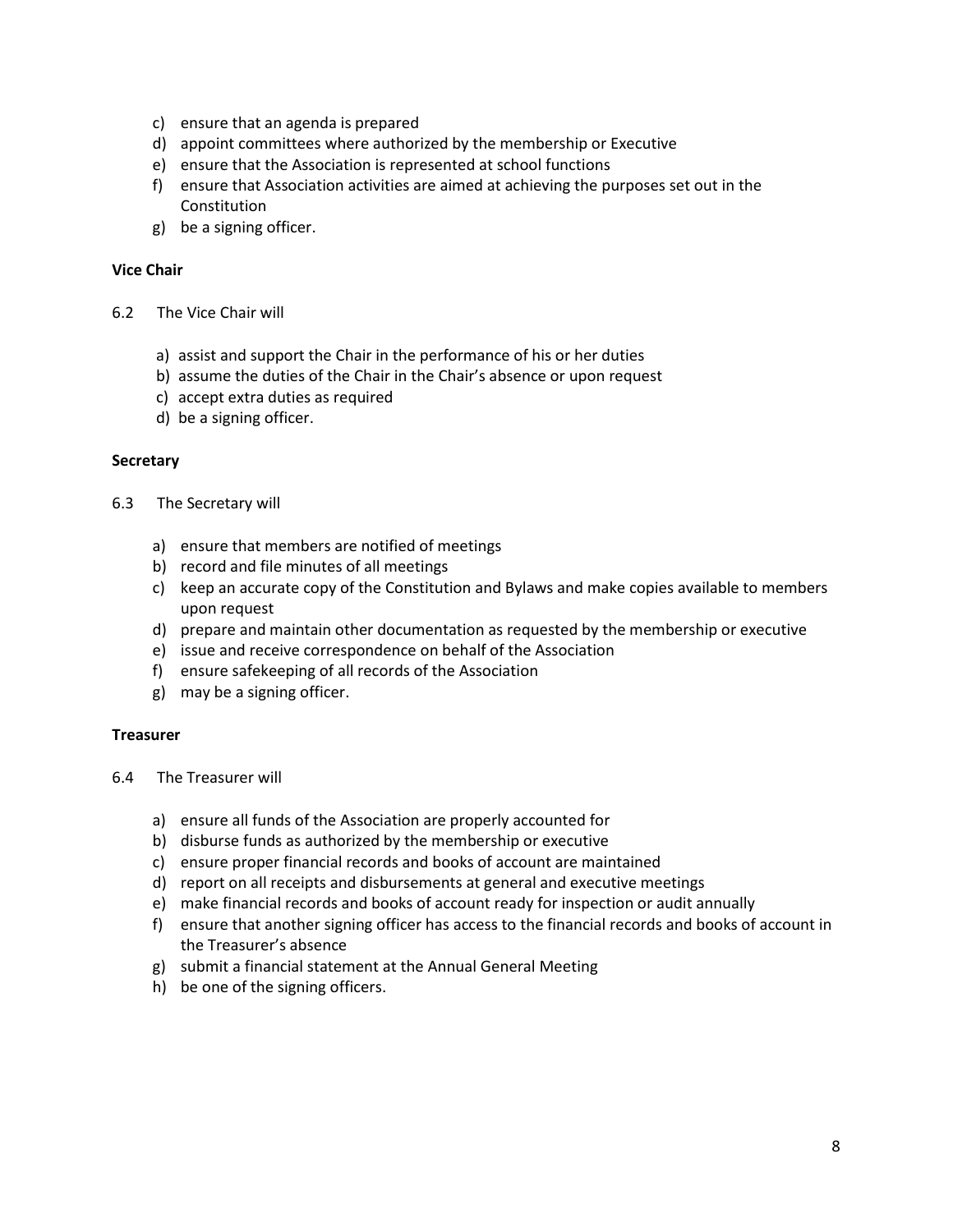## **Past Chair**

- 6.5 The Past Chair will
	- a) assist and support the Association Chair in the performance of his or her duties.

### **Community Welfare**

- 6.6 The Community Welfare will
	- a) coordinate communication from the Association to QMS community members in recognition of significant events.

### *Part 7 - Standing and Special Purpose Committees*

### **Duties**

- 7.1 All committees will limit their activities to the purpose or purposes for which they are appointed and will have no powers except those specially conferred by the Executive.
- 7.2 When the Executive creates a committee, it must establish a Terms of Reference.
- 7.3 Unless specifically designated as a standing committee, any special purpose committee so created must be created for a specified time period.
- 7.4 A committee will report back to the Association as it completes its activities.

## **Standing Committees**

7.5 Standing Committees of the Association shall include, but not be limited to, Unicycler, Bazaar, and Nominating.

## **Meetings**

7.6 The members of a committee may meet as they deem necessary and in keeping with these Bylaws.

## *Part 8- Conduct of Executive and Committee Representatives*

#### **Representing the Association**

8.1 On election or appointment, every executive member or committee representative must act solely in the interests of the parent membership of the Association.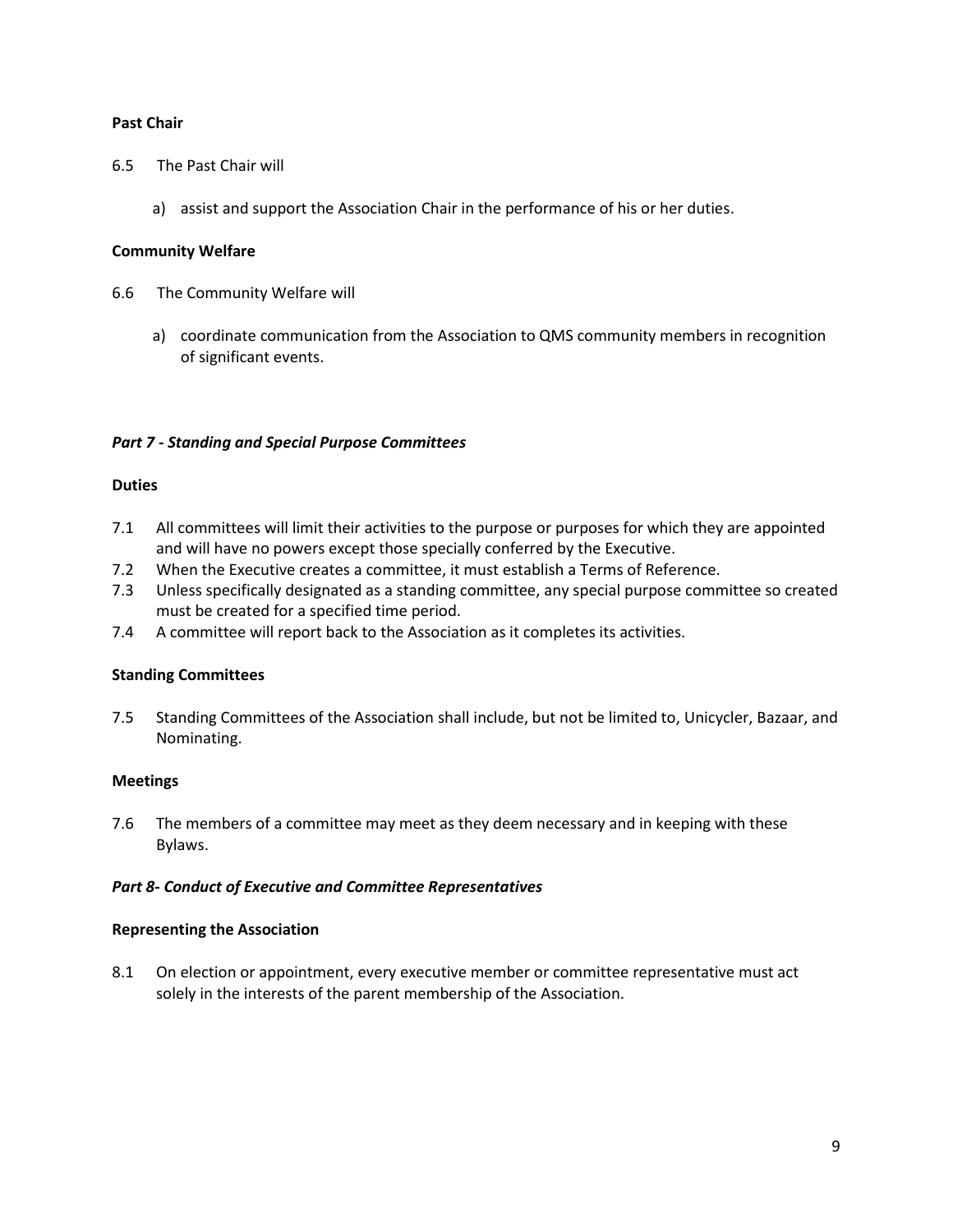## **Privilege**

8.2 Any information received in confidence by an executive member or committee representative from school personnel, a student, parent or other member of the school community is privileged and must not be divulged without permission of the person giving the information.

## **Disclosure of interest**

- 8.3 An executive member or committee representative who is interested, either directly or indirectly, in a proposed contract or transaction with the Association or school must disclose fully and promptly the nature and extent of his or her interest to the membership and executive.
- 8.4 Such an executive member or committee representative must avoid using his or her position on the Association for personal gain or self-promotion of private business.

# *Part 9 – Financial Matters*

## **Finances**

- 9.1 The financial year of the Association will be July 1st to June  $30<sup>th</sup>$  of each year.
- 9.2 The Association may raise funds to further its aims and objectives. Annual fundraising plans shall be developed in consultation with the Head of School or designate.
- 9.3 In consultation with the Head of School or designate, revenue earned by the Association will be used
	- a) to promote the educational, recreational and cultural development of students
	- b) to provide for scholarship and bursaries for deserving students.
- 9.4 The Executive may authorize the expenditure of up to \$400 on an unbudgeted item without the resolution of the general membership.

## **Bank accounts**

9.5 All funds of the Association must be kept on deposit in the name of the Association in a bank or financial institution registered under the Bank Act.

## **Signing authority**

9.6 The executive will name at least three signing officers for banking and legal documents. Two signatures will be required on all of these documents.

## **Treasurer's report**

9.7 A Treasurer's report will be presented at each general meeting.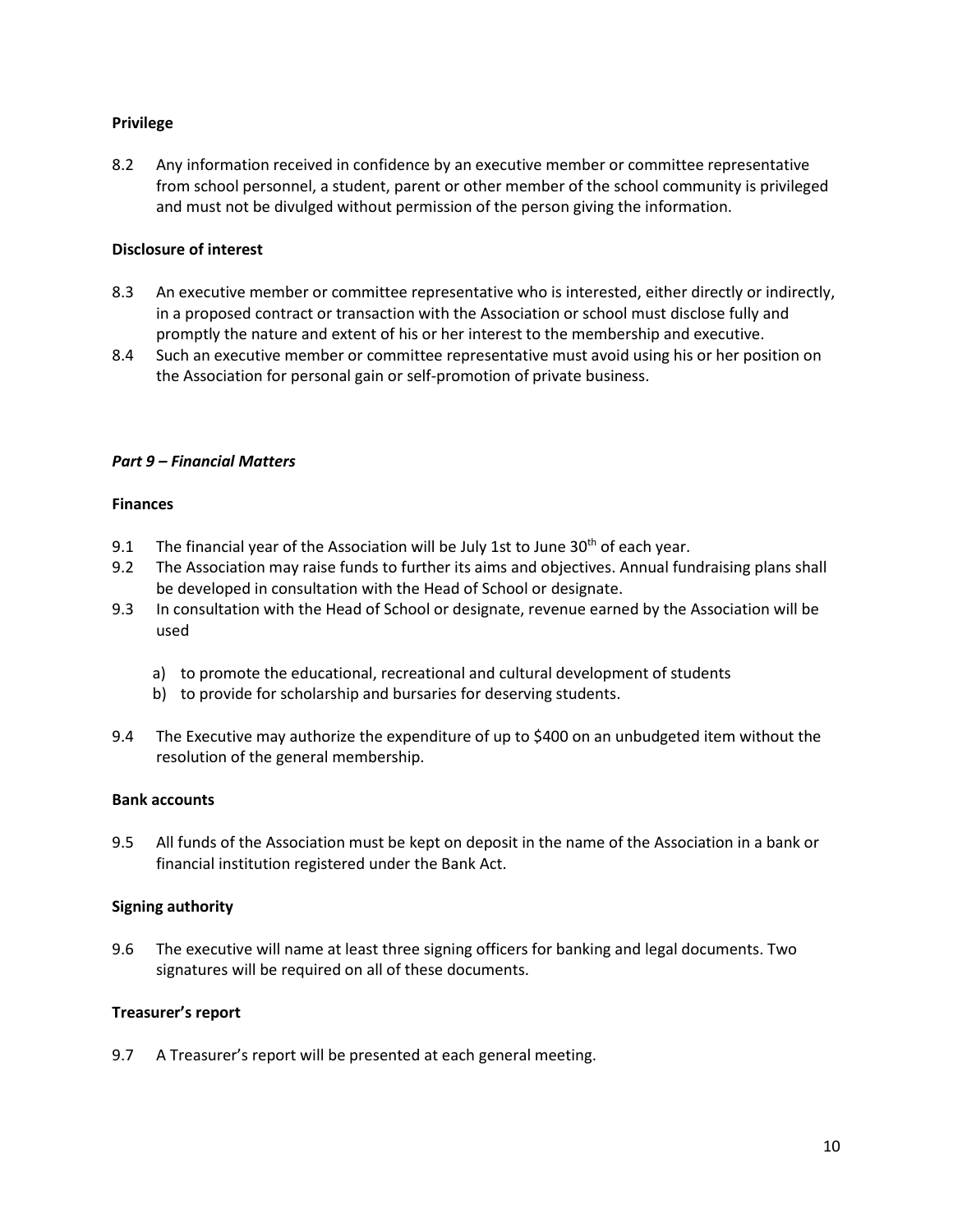## *Part 10 – Constitution and Bylaw Amendments*

### **Amendments**

- 10.1 The members may, by special resolution, amend the Association's constitution and bylaws.
- 10.2 Written notice specifying the proposed amendments must be given to the members not less than 14 days before the meeting.
- 10.3 Where the proposed amendments exceed one page, they need not be given to every member, but must be posted in a conspicuous place in the school or made accessible to all members.

## *Part 11 – Record Keeping Requirements*

### **Record Keeping**

11.1 The Associations records will include, but not be limited to, the records of the following:

- a) Register of Executive, including their contact information
- b) minutes of members' meetings
- c) written copies of ordinary and Special Resolutions
- d) minutes of Executive meetings
- e) written copies of Executive resolutions
- f) financial statements, including adequate accounting records for all fiscal years affecting the financial position of the Association.

## **Property**

11.2 All documents, records, minutes, correspondence, or other papers kept by a member, executive member, representative, or committee member in connection with the Association shall be deemed to be property of the Association and shall be turned over to the Chair when a member, executive member, representative, or committee member ceases to perform the task to which the papers relate.

#### **Records Inspection**

11.3 Minutes of members' meetings, written copies of ordinary and Special Resolutions, and financial statements will be available for viewing by any member upon giving 2 weeks written notice to the Chair to view the records.